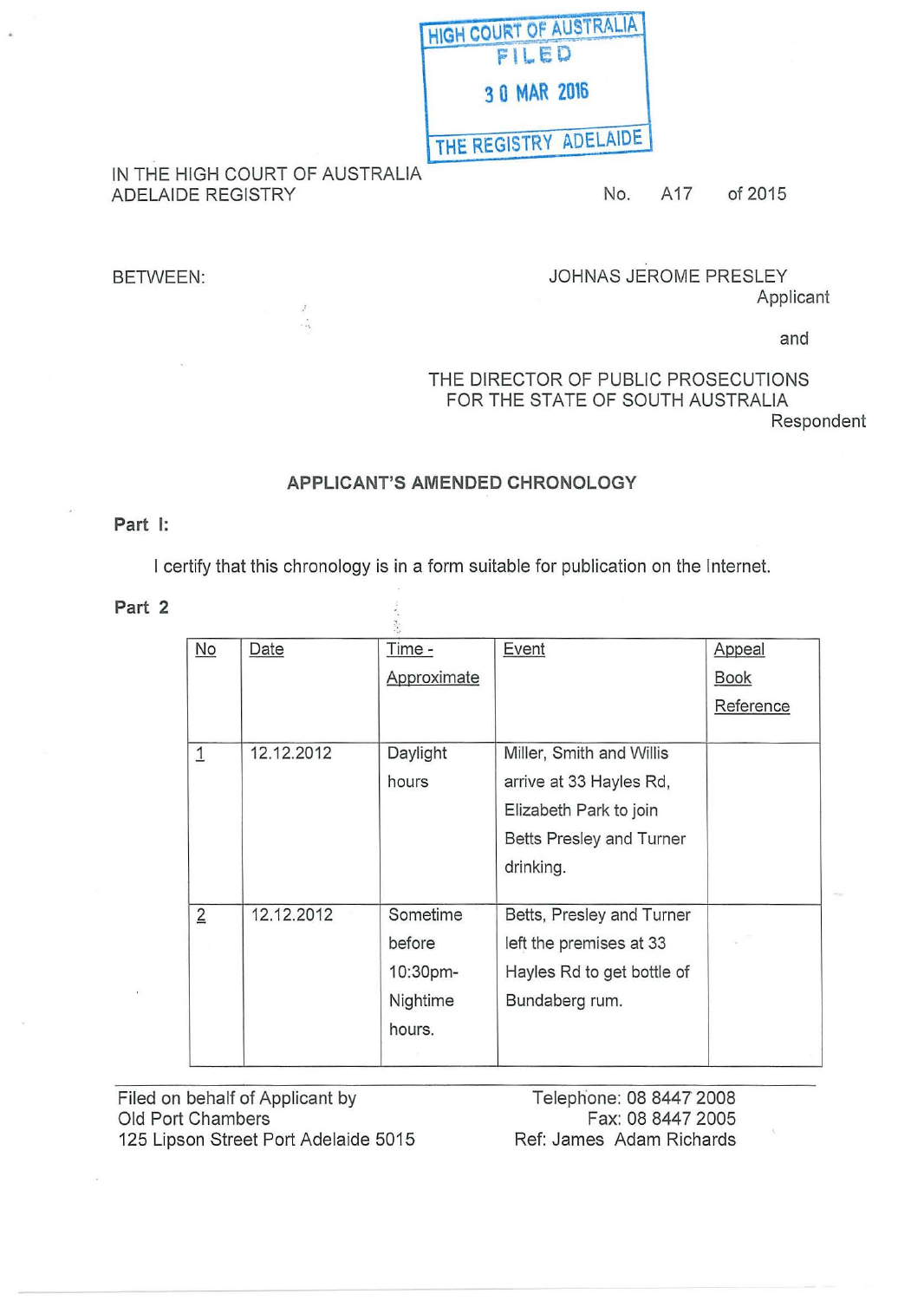| $\overline{3}$   | 12.12.2012 | Sometime      | Betts, Presley and Turner          |
|------------------|------------|---------------|------------------------------------|
|                  |            | before        | left the premises at 33            |
|                  |            | 10:30pm       | Hayles Rd in search of             |
|                  |            |               | marijuana.                         |
|                  |            |               |                                    |
| $\overline{4}$   | 12.12.2012 | 10:40pm       | Betts and Presley involved         |
|                  |            |               | in first altercation with Hall     |
|                  |            |               | and King                           |
| $\overline{5}$   | 12.12.2012 | 10:45pm       | Betts and Presley return to        |
|                  |            |               | 33 Hayles Rd.                      |
|                  |            |               |                                    |
| $6 \overline{6}$ | 12.12.2012 | 10:50pm       | Willis says that Presley           |
|                  |            |               | says to go see what the            |
|                  |            |               | problem is.                        |
| $\mathcal{I}$    | 12.12.2012 | 10:55pm       | ·Betts, Presley (baseball          |
|                  |            |               | bat) and Smith leave 33            |
|                  |            |               | Hayles Road.                       |
|                  |            |               |                                    |
| 8                | 12.12.2012 | 10.55         | Witness K McQuade sees             |
|                  |            |               | topless male, alone and            |
|                  |            |               | wearing shorts with                |
|                  |            |               | baseball bat in middle of          |
|                  |            |               | <b>Butterfield Road calling</b>    |
|                  |            |               | out to stop her car                |
| 9                | 12.12.2012 | Sometime      | Witness Eylander in bed            |
|                  |            | after 8 30pm. | at 48 Butterfied Road              |
|                  |            |               | hears single scream, looks         |
|                  |            |               | out window and observes            |
|                  |            |               | topless male alone, who            |
|                  |            |               | seemed to be in a panic            |
|                  |            |               | and heading in the                 |
|                  |            |               | direction of $2^{nd}$ altercation, |
|                  |            |               | followed shortly after by          |
|                  |            |               |                                    |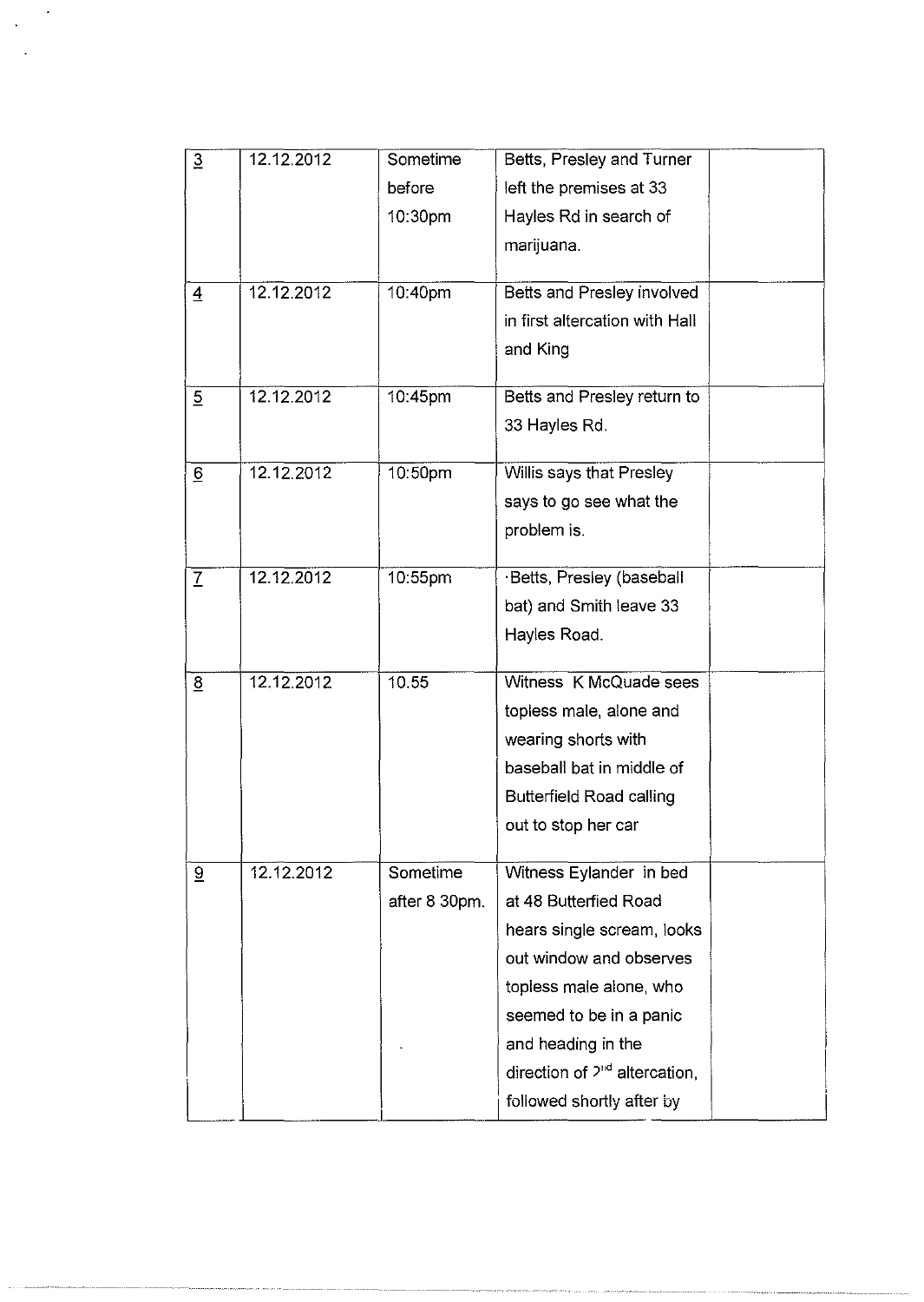|    |            |          | two other males she          |  |
|----|------------|----------|------------------------------|--|
|    |            |          | thought may be after the     |  |
|    |            |          | first person.                |  |
|    |            |          |                              |  |
| 10 | 12.12.2012 | 10 57pm  | Second altercation in        |  |
|    |            |          | <b>Grant Street: Hall is</b> |  |
|    |            |          | stabbed, King is injured.    |  |
| 11 | 12.12.2012 | 10 57pm  | Ambulance tasked to          |  |
|    |            |          | scene.                       |  |
|    |            |          |                              |  |
| 12 | 12.12.2012 | 11.00pm  | Betts and Presley and        |  |
|    |            |          | Miller and Smith return to   |  |
|    |            |          | 33 Hayles Road.              |  |
|    |            |          |                              |  |
| 13 | 12.122012  | 11.05pm  | Ambulance arrives.           |  |
| 14 | 12.12.2012 | Sometime | Miller and Willis leave 33   |  |
|    |            | before   | Hayles Rd, to go to 51       |  |
|    |            | 11:30pm  | Northhampton Crescent        |  |
|    |            |          | Elizabeth East.              |  |
| 15 | 12.12.2012 | 11 40pm  | Life pronounced extinct.     |  |
|    |            |          |                              |  |
| 16 | 12.12.2012 | 11.52pm  | SC Webber arrives, at 33     |  |
|    |            |          | Hayles Road, stopping        |  |
|    |            |          | because of noise             |  |
|    |            |          | emanating from premises,     |  |
|    |            |          | observes Presley in          |  |
|    |            |          | driveway, agitated,          |  |
|    |            |          | rambling "moderately         |  |
|    |            |          | intoxicated" with slurred    |  |
|    |            |          | speech, pacing around        |  |
|    |            |          | mumbling to himself.         |  |
|    |            |          |                              |  |